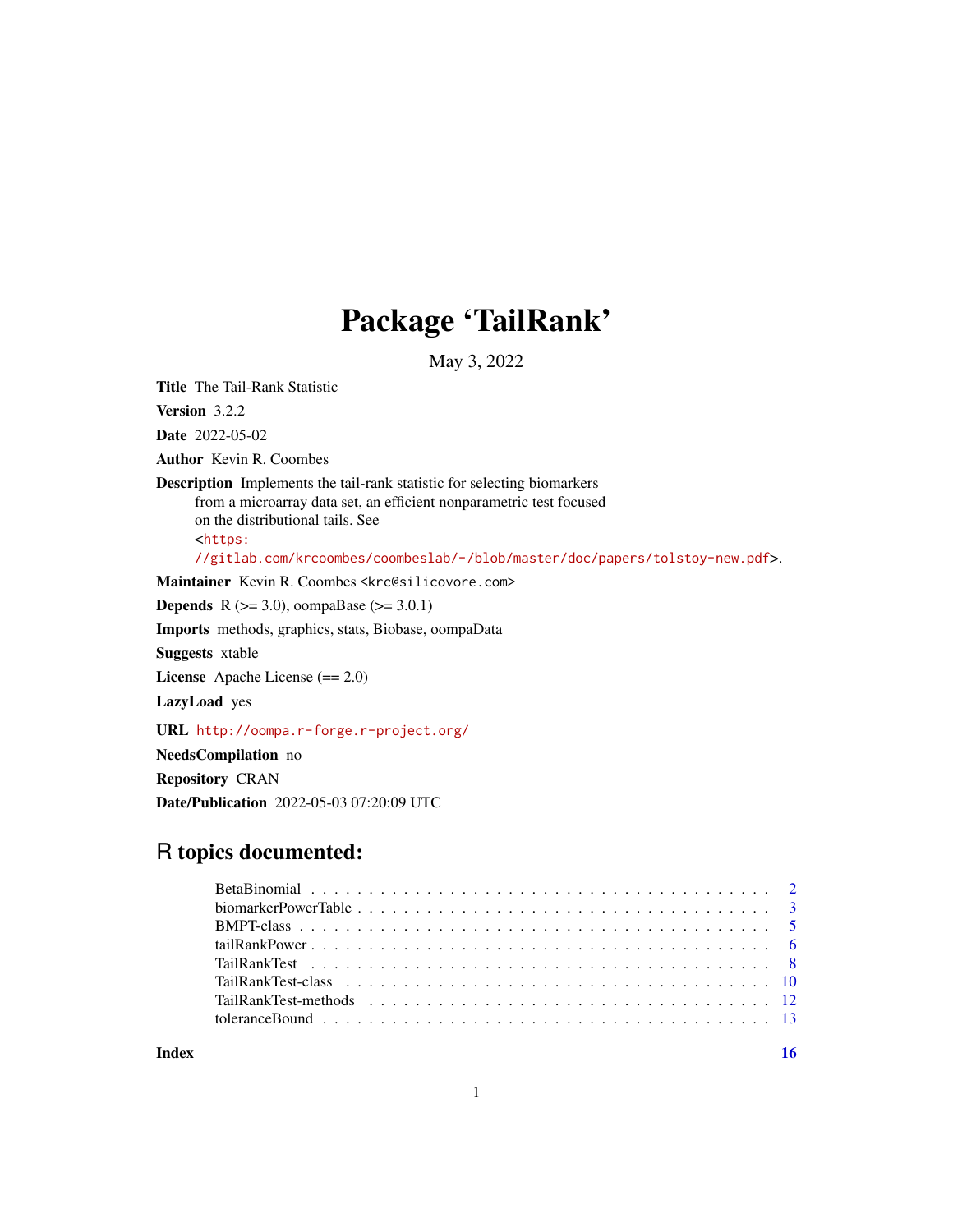<span id="page-1-0"></span>

#### Description

Density, distribution function, quantile function, and random generation for the beta-binomial distribution. A variable with a beta-binomial distribution is distributed as binomial distribution with parameters N and p, where the probability p of success iteself has a beta distribution with parameters u and v.

#### Usage

 $dbb(x, N, u, v, log = FALSE)$ pbb(q, N, u, v) qbb(p, N, u, v) rbb(n, N, u, v)

#### Arguments

| X   | vector of qauntiles                                            |
|-----|----------------------------------------------------------------|
| q   | vector of quantiles                                            |
| р   | vector of probabilities                                        |
| n   | number of observations                                         |
| N   | number of trials (a positive integer)                          |
| u   | first positive parameter of the beta distribution              |
| v   | second positive parameter of the beta distribution             |
| log | A logical value; if true, values are returned on the log scale |

#### Details

The beta-binomial distribution with parameters  $N$ ,  $u$ , and  $v$  has density given by

$$
choose(N, x) * Beta(x + u, N - x + v) / Beta(u, v)
$$

for  $u > 0$ ,  $v > 0$ , a positive integer N, and any nonnegative integer x. Although one can express the integral in closed form using generalized hypergeometric functions, the implementation of distribution function used here simply relies on the the cumulative sum of the density.

The mean and variance of the beta-binomial distribution can be computed explicitly as

$$
\mu = \frac{Nu}{u+v}
$$

and

$$
\sigma^2 = \frac{Nuv(N+u+v)}{(u+v)^2(1+u+v)}
$$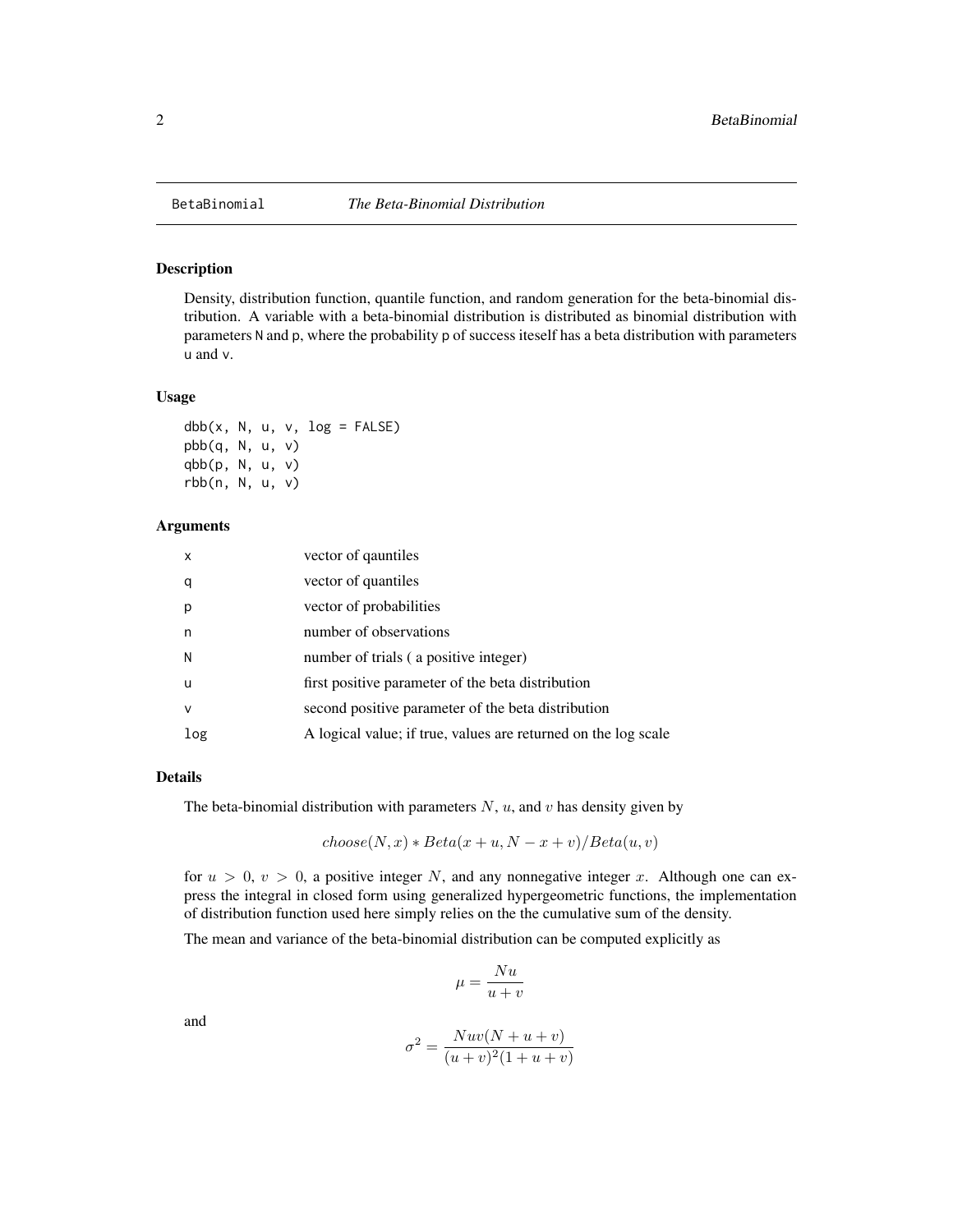## <span id="page-2-0"></span>Value

dbb gives the density, pbb gives the distribution function, qbb gives the quantile function, and rbb generates random deviates.

#### Author(s)

Kevin R. Coombes <krc@silicovore.com>

#### See Also

[dbeta](#page-0-0) for the beta distribution and [dbinom](#page-0-0) for the binomial distribution.

## Examples

```
# set up parameters
w < -10u < -0.3*w
v < -0.7*w
N < - 12# generate random values from the beta-binomial
x <- rbb(1000, N, u, v)
# check that the empirical summary matches the theoretical one
summary(x)
qbb(c(0.25, 0.50, 0.75), N, u, v)
# check that the empirpical histogram matches te theoretical density
hist(x, breaks=seq(-0.5, N + 0.55), prob=TRUE)
lines(0:N, dbb(0:N, N, u,v), type='b')
```
<span id="page-2-1"></span>biomarkerPowerTable *Power tables for the tail-rank test*

## Description

Compute an array of power tables for the tail-rank.test.

## Usage

```
biomarkerPowerTable(G, N1=20, N2=seq(25, 250, by=25),
                    psi = c(0.95, 0.99), conf=0.99,
                    phi = seq(0.10, 0.50, by = 0.05), model="bb")
```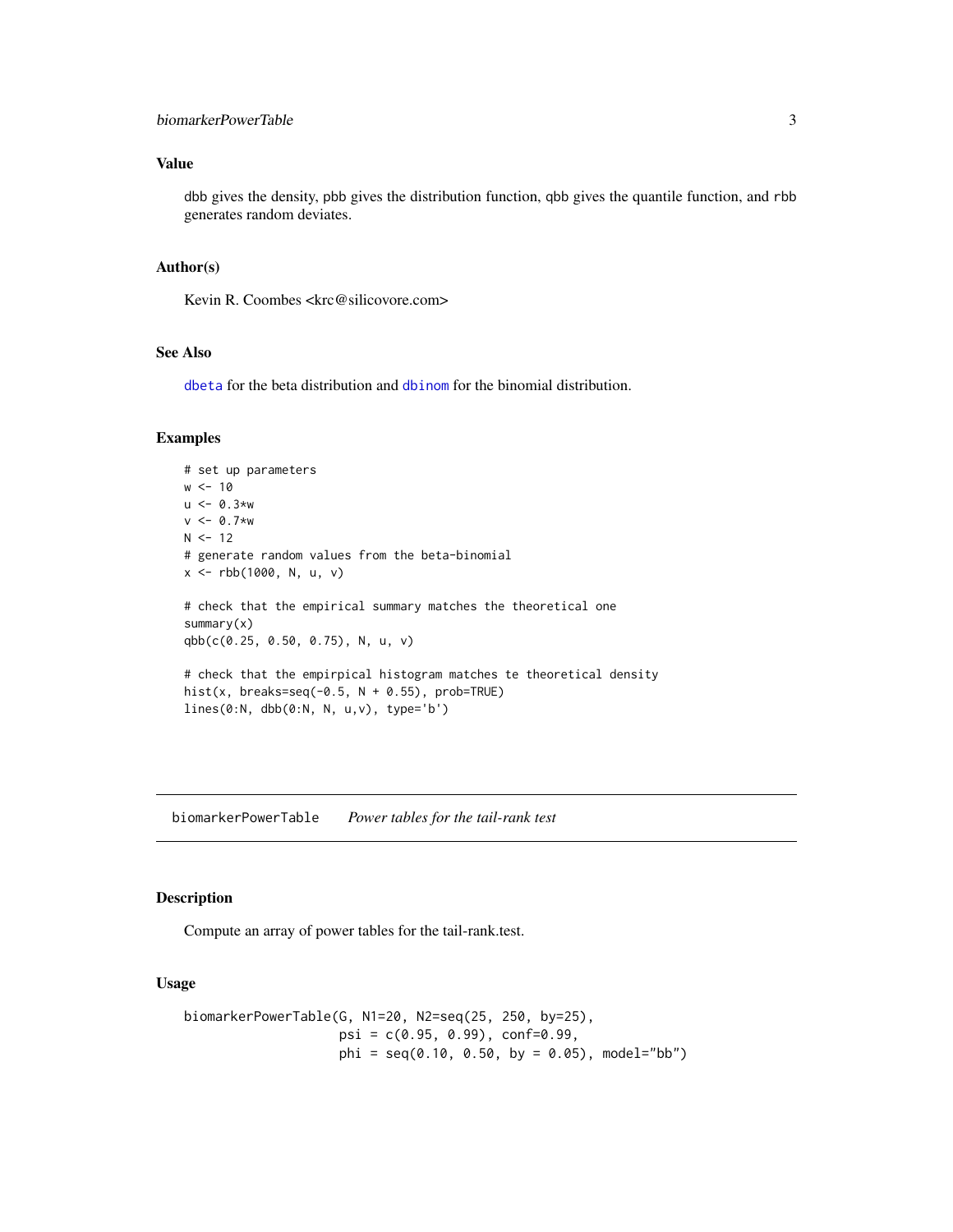## <span id="page-3-0"></span>Arguments

| G              | An integer; the number of genes being assessed as potential biomarkers. Statis-<br>tically, the number of hypotheses being tested.         |
|----------------|--------------------------------------------------------------------------------------------------------------------------------------------|
| N1             | An integer; the number of "train" or "healthy" samples used.                                                                               |
| N <sub>2</sub> | An integer; the number of "test" or "cancer" samples used.                                                                                 |
| psi            | A real number between 0 and 1; the desired specificity of the test.                                                                        |
| conf           | A real number between 0 and 1; the confidence level of the results. Can be<br>obtained by subtracting the family-wise Type I error from 1. |
| phi            | A real number between 0 and 1; the sensitivity that one would like to be able to<br>detect, conditional on the specificity.                |
| model          | A character string that determines whether power and significance are computed<br>from abinomial or a beta-binomial (bb) model.            |

## Value

Returns a list of objects of the [BMPT](#page-4-1) class. Each item in the list consists of a two-dimensional table (indexed by the sample sizes N and the sensitivities phi) with scalars recording the values of G, conf, and psi that were used to generate it.

## Note

Default values of the optional arguments (N, psi, conf, phi)are included in the usage examples.

## Author(s)

Kevin R. Coombes <krc@silicovore.com>

## See Also

[TailRankTest](#page-7-1), [tailRankPower](#page-5-1), [biomarkerPowerTable](#page-2-1), [matrixMean](#page-0-0), [toleranceBound](#page-12-1)

## Examples

```
stuff <- biomarkerPowerTable(10000, 20,
                              c(10, 20, 50, 100, 250, 500),
                               c(0.95, 0.99),
                               c(0.99, 0.95),
                               seq(0.1, 0.7, by=0.1))
```
lapply(stuff, summary)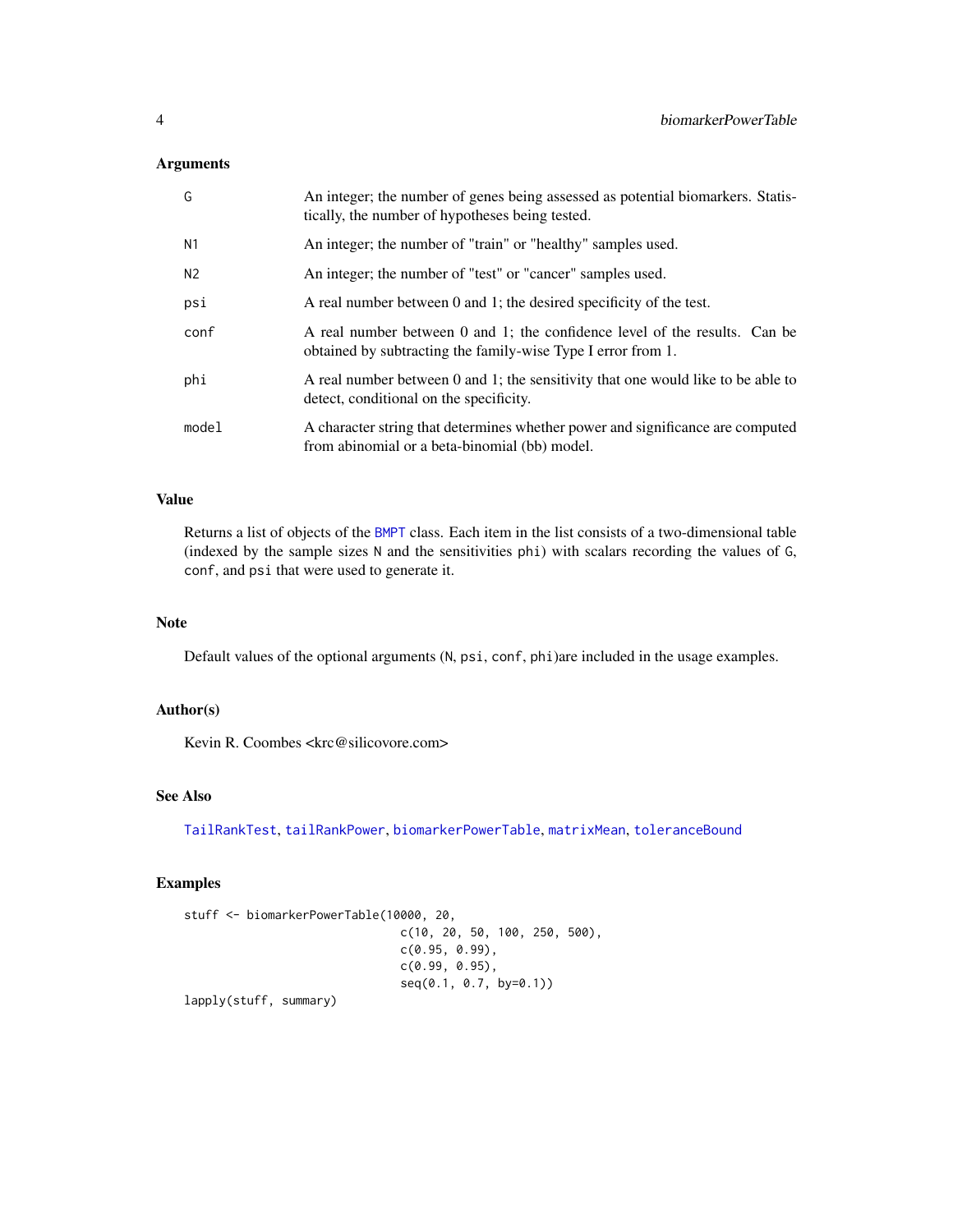<span id="page-4-0"></span>

#### <span id="page-4-1"></span>Description

A class for producing BioMarker Power Tables (BMPT), and methods for accessing them. This class is primarily an implementation detail for the function [biomarkerPowerTable](#page-2-1).

#### Usage

```
BMPT(G, psi, conf, power)
## S4 method for signature 'BMPT'
print(x, \ldots)## S4 method for signature 'BMPT'
summary(object,...)
```
## **Arguments**

| G      | A positive integer.            |
|--------|--------------------------------|
| psi    | A real number between 0 and 1. |
| conf   | A real number between 0 and 1. |
| power  | A data frame.                  |
| x      | A BMPT object.                 |
| object | A BMPT object.                 |
|        | Extra graphical parameters     |

#### Creating objects

Although objects can be created using new, the preferred method is to use the constructor function BMPT. In practice, these objects are most likely to be created using the more general interface through [biomarkerPowerTable](#page-2-1).

## Slots

- G: A positive integer; the number of genes being assessed as potential biomarkers. Statistically, the number of hypotheses being tested.
- psi: A real number between 0 and 1; the desired specificity of the test.
- conf: A real number between 0 and 1; the confidence level of the results. Can be obtained by subtracting the family-wise Type I error from 1.
- power: A data frame containing the power computations. The rows are indexed by the sample size and the columns by the sensitivity.

#### Methods

 $print(x, ...)$  Print the power table x.

summary(object, ...) Summarize the power table object.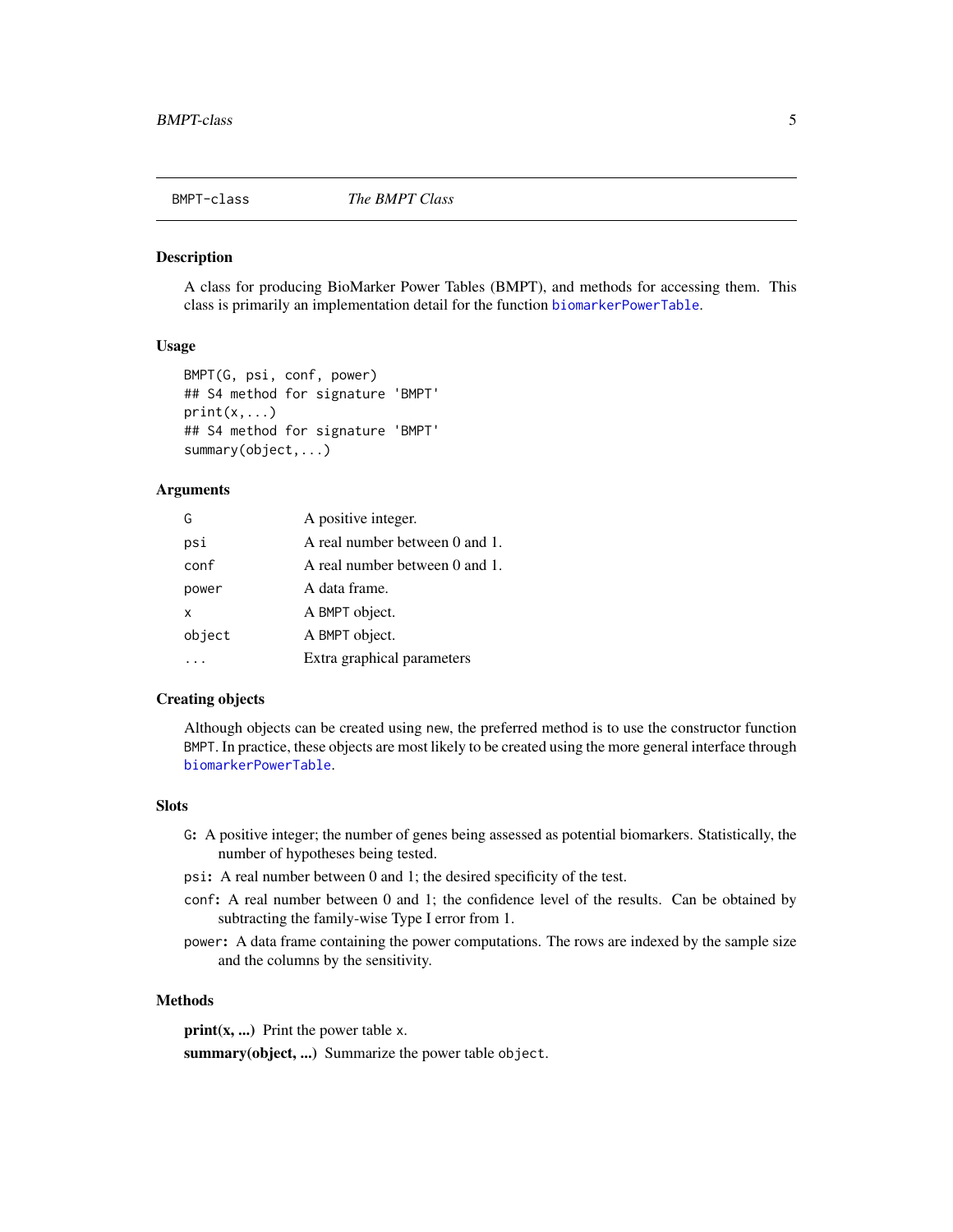<span id="page-5-0"></span>

See [biomarkerPowerTable](#page-2-1) for examples.

## Author(s)

Kevin R. Coombes <krc@silicovore.com>

## See Also

[TailRankTest](#page-7-1), [tailRankPower](#page-5-1), [biomarkerPowerTable](#page-2-1)

<span id="page-5-1"></span>tailRankPower *Power of the tail-rank test*

## Description

Compute the significance level and the power of a tail-rank test.

### Usage

```
tailRankPower(G, N1, N2, psi, phi, conf = 0.95,
             model=c("bb", "betabinom", "binomial"))
tailRankCutoff(G, N1, N2, psi, conf,
              model=c("bb", "betabinom", "binomial"),
              method=c('approx', 'exact'))
```
## Arguments

| G      | An integer; the number of genes being assessed as potnetial biomarkers. Statis-<br>tically, the number of hypotheses being tested.         |
|--------|--------------------------------------------------------------------------------------------------------------------------------------------|
| N1     | An integer; the number of "train" or "healthy" samples used.                                                                               |
| N2     | An integer; the number of "test" or "cancer" samples used.                                                                                 |
| psi    | A real number between 0 and 1; the desired specificity of the test.                                                                        |
| phi    | A real number between 0 and 1; the sensitivity that one would like to be able to<br>detect, conditional on the specificity.                |
| conf   | A real number between 0 and 1; the confidence level of the results. Can be<br>obtained by subtracting the family-wise Type I error from 1. |
| model  | A character string that determines whether significance and power are computed<br>based on a binomial or a beta-binomial (bb) model.       |
| method | A character string; either "exact" or "approx". The deafult is to use a Bonferroni<br>approximation.                                       |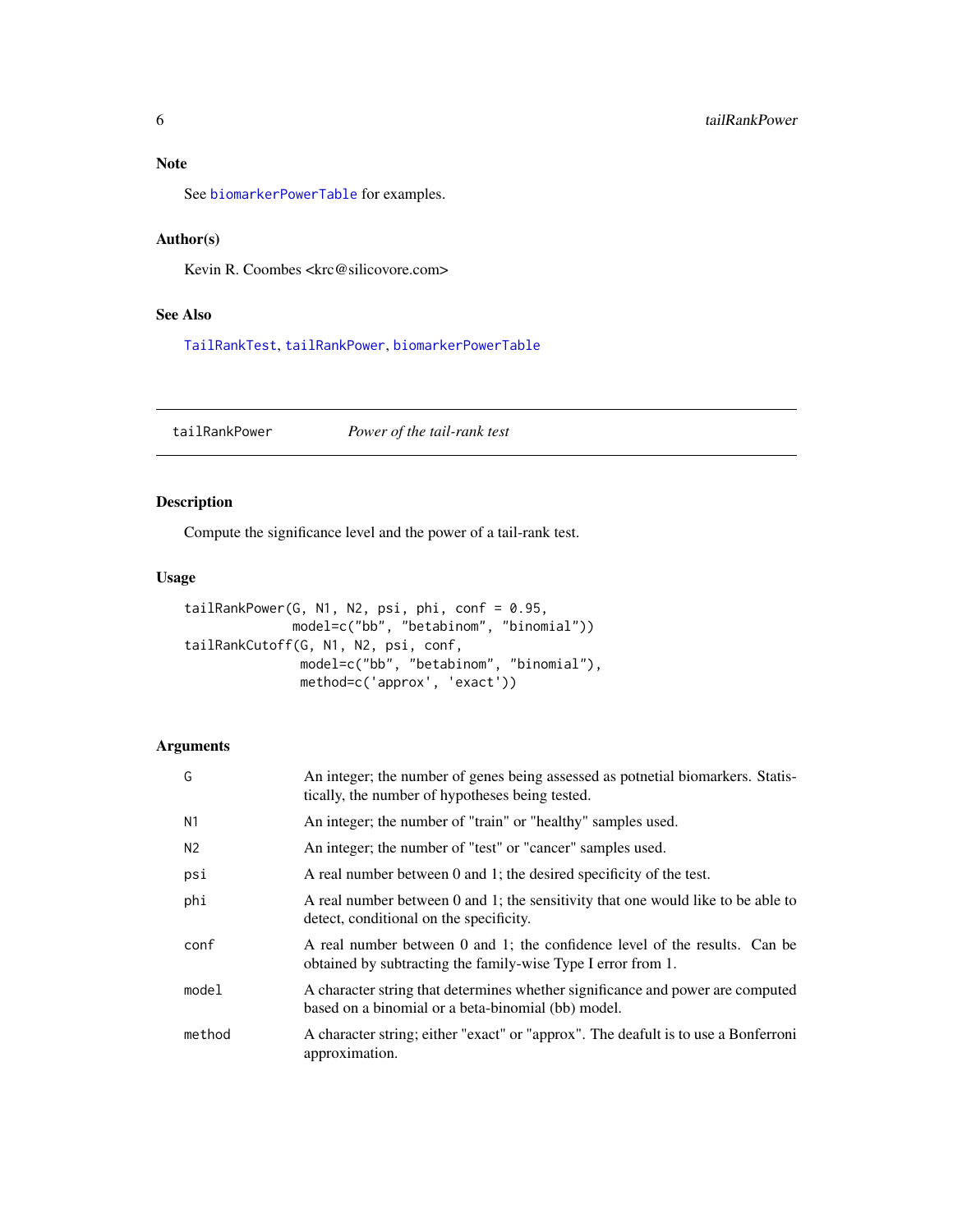#### <span id="page-6-0"></span>tailRankPower 7 and 7 and 7 and 7 and 7 and 7 and 7 and 7 and 7 and 7 and 7 and 7 and 7 and 7 and 7 and 7 and 7 and 7 and 7 and 7 and 7 and 7 and 7 and 7 and 7 and 7 and 7 and 7 and 7 and 7 and 7 and 7 and 7 and 7 and 7 an

## Details

A power estimate for the tail-rank test can be obtained as follows. First, let  $X \sim Binom(N,p)$  denote a binomial random variable. Under the null hypotheis that cancer is not different from normal, we let  $p = 1 - \psi$  be the expected proportion of successes in a test of whether the value exceeds the psi-th quantile. Now let

$$
\alpha = P(X > x, |N, p)
$$

be one such binomial measurement. When we make  $G$  independent binomial measurements, we take

$$
conf = P(\text{all } G \text{ of the } X's \leq x | N, p).
$$

(In our paper on the tail-rank statistic, we write everything in terms of  $\gamma = 1 - \text{conf.}$ ) Then we have

$$
conf = P(X \le x | N, p)^{G} = (1 - alpha)^{G}.
$$

Using a Bonferroni-like approximation, we can take

$$
conf = 1 - \alpha * G.
$$

Solving for  $\alpha$ , we find that

$$
\alpha = (1 - \text{conf})/G.
$$

So, the cutoff that ensures that in multiple experiments, each looking at  $G$  genes in  $N$  samples, we have confidence level conf (or significance level  $\gamma = 1 - \text{conf}$ ) of no false positives is computed by the function tailRankCutoff.

The final point to note is that the quantiles are also defined in terms of  $q = 1 - \alpha$ , so there are lots of disfiguring "1's" in the implementation.

Now we set  $M$  to be the significance cutoff using the procedure detailed above. A gene with sensitivity  $\phi$  gets detected if the observed number of cases above the threshold is greater than or equal to  $M$ . The tailRankPower function implements formula (1.3) of our paper on the tail-rank test.

#### Value

tailRankCutoff returns an integer that is the maximum expected value of the tail rank statistic under the null hypothesis.

tailRankPower returns a real numbe between 0 and 1 that is the power of the tail-rank test to detect a marker with true sensitivity equal to phi.

#### Author(s)

Kevin R. Coombes <krc@silicovore.com>

#### See Also

[TailRankTest](#page-7-1), [tailRankPower](#page-5-1), [biomarkerPowerTable](#page-2-1), [matrixMean](#page-0-0), [toleranceBound](#page-12-1)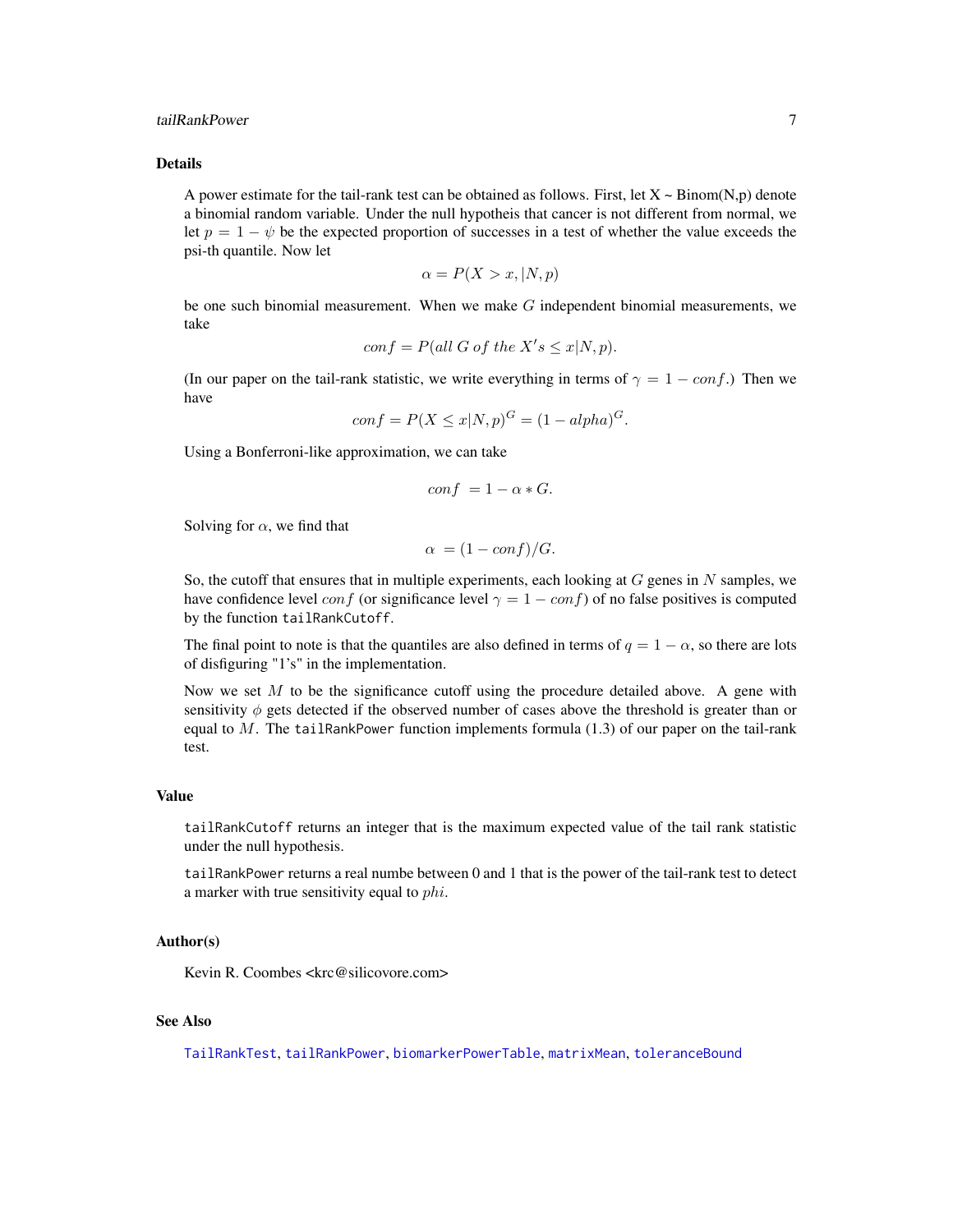#### Examples

```
psi.0 <- 0.99
confide <- rev(c(0.8, 0.95, 0.99))
nh <- 20
ng <- c(100, 1000, 10000, 100000)
ns <- c(10, 20, 50, 100, 250, 500)
formal.cut <- array(0, c(length(ns), length(ng), length(confide)))
for (i in 1:length(ng)) {
  for (j in 1:length(ns)) {
   formal.cut[j, i, ] <- tailRankCutoff(ng[i], nh, ns[j], psi.0, confide)
 }
}
dimnames(formal.cut) <- list(ns, ng, confide)
formal.cut
phi <- seq(0.1, 0.7, by=0.1)N <- c(10, 20, 50, 100, 250, 500)
pows <- matrix(0, ncol=length(phi), nrow=length(N))
for (ph in 1:length(phi)) {
  pows[, ph] <- tailRankPower(10000, nh, N, 0.95, phi[ph], 0.9)
}
pows <- data.frame(pows)
dimnames(pows) <- list(as.character(N), as.character(round(100*phi)))
pows
```
<span id="page-7-1"></span>TailRankTest *The Tail-Rank Test*

#### Description

Perform a tail-rank test to find candidate biomarkers in a microarray data set.

#### Usage

```
TailRankTest(data, classes, specificity = 0.95, tolerance = 0.50,
            model=c("bb", "betabinomial", "binomial"),
            confidence = 0.95, direction = "up")
```
## Arguments

| data        | A matrix or data.frame containing numerical measurements on which to perform<br>the tail-rank test.                                                                                                                                                                                                         |
|-------------|-------------------------------------------------------------------------------------------------------------------------------------------------------------------------------------------------------------------------------------------------------------------------------------------------------------|
| classes     | A logical vector or factor splitting the data into two parts. The length of this<br>vector should equal the number of columns in the data. The TRUE portion (or<br>the first level of the factor) represents a "base" or "healthy" group of samples;<br>the other samples are the "test" or "cancer" group. |
| specificity | a real number between 0 and 1; the desired specificity used in the test to estimate<br>a quantile from the "base" group. This is an optional argument with default value<br>0.95.                                                                                                                           |

<span id="page-7-0"></span>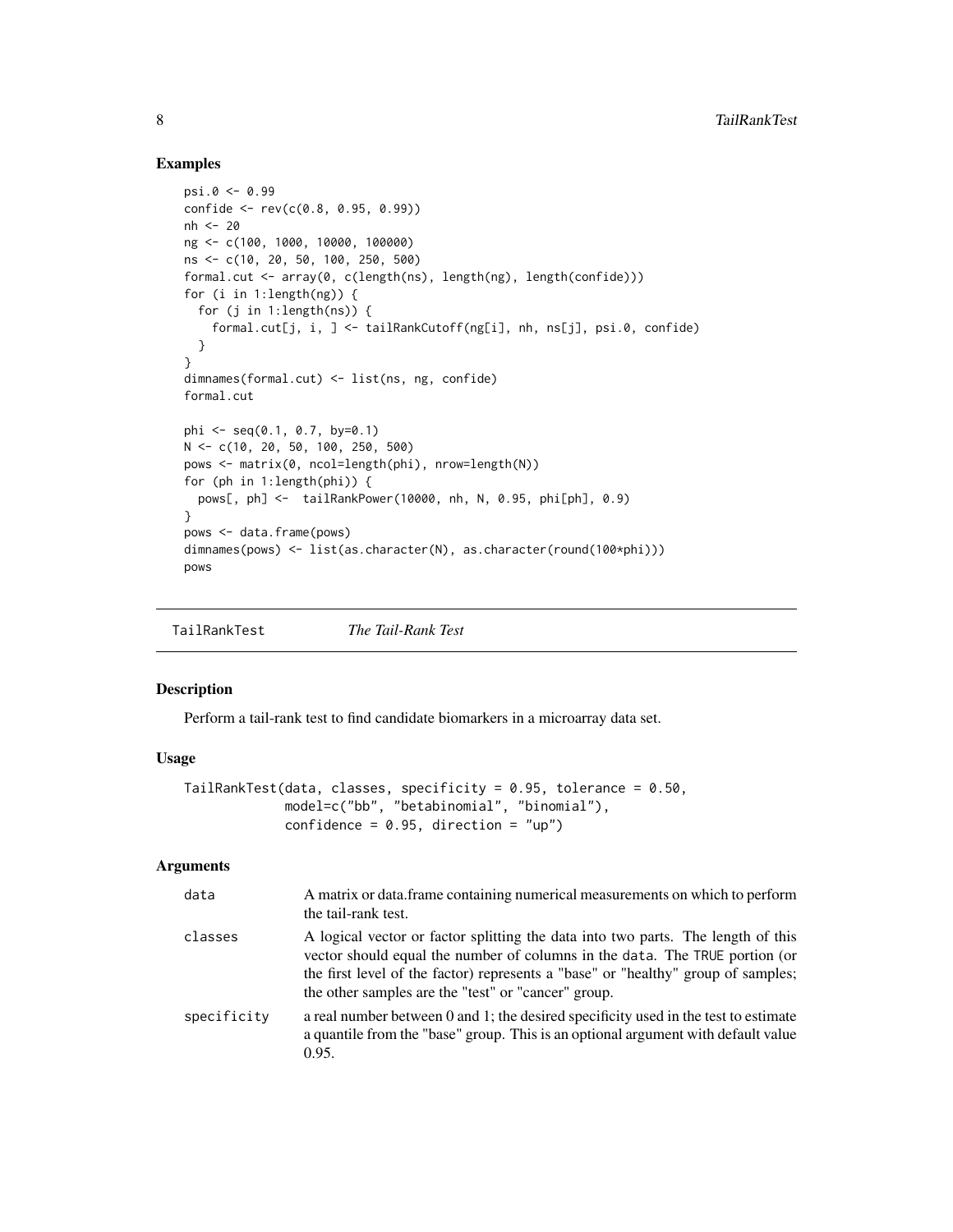#### <span id="page-8-0"></span>TailRankTest 9

| tolerance  | a real number between 0 and 1; the upper tolerance bound used to estimate the<br>threshold. This is an optional argument with default value 0.90.                                                   |
|------------|-----------------------------------------------------------------------------------------------------------------------------------------------------------------------------------------------------|
| model      | a character string that determines whther significance comes from a binomial<br>model or a beta-binomial (bb) model.                                                                                |
| confidence | a real number between 0 and 1; the confidence level that there are no false posi-<br>tives. This is an optional argument with default value 0.50, which is equivalent<br>to ignoring the tolerance. |
| direction  | a character string representing the direction of the test; can be "up", "down", or<br>"two-sided". The default value is "up".                                                                       |

#### Details

This function computes the tail rank statistic for each gene (viewed as one row of the data matrix). The data is split into two groups. The first ("base") group is used to estimate a tolerance bound (defaults to 50%) on a specific quantile (defaults to 95%) of the distribution of each gene. The tailrank statistic is the defined as the number of samples in the second ("test") group that lie outside the bound. The test can be applied in the "up", "down", or "two-sided" direction, depending on the kinds of markers being sought. Also computes the cutoff for significance based on a confidence level that is "1 - FWER" for a desired family-wise error rate.

## Value

The return value is an object of class [TailRankTest.](#page-9-1)

#### Author(s)

Kevin R. Coombes <krc@silicovore.com>

## References

http://bioinformatics.mdanderson.org

#### See Also

[TailRankTest-class](#page-9-1), [tailRankPower](#page-5-1), [biomarkerPowerTable](#page-2-1), [toleranceBound](#page-12-1)

## Examples

```
# generate some fake data to use in the example
nr <- 40000
nc < -110fake.data <- matrix(rnorm(nr*nc), ncol=nc)
fake.class <- rep(c(TRUE, FALSE), c(40, 70))
# perform the tail-rank test
```

```
null.tr <- TailRankTest(fake.data, fake.class)
```

```
# get a summary of the results
summary(null.tr)
```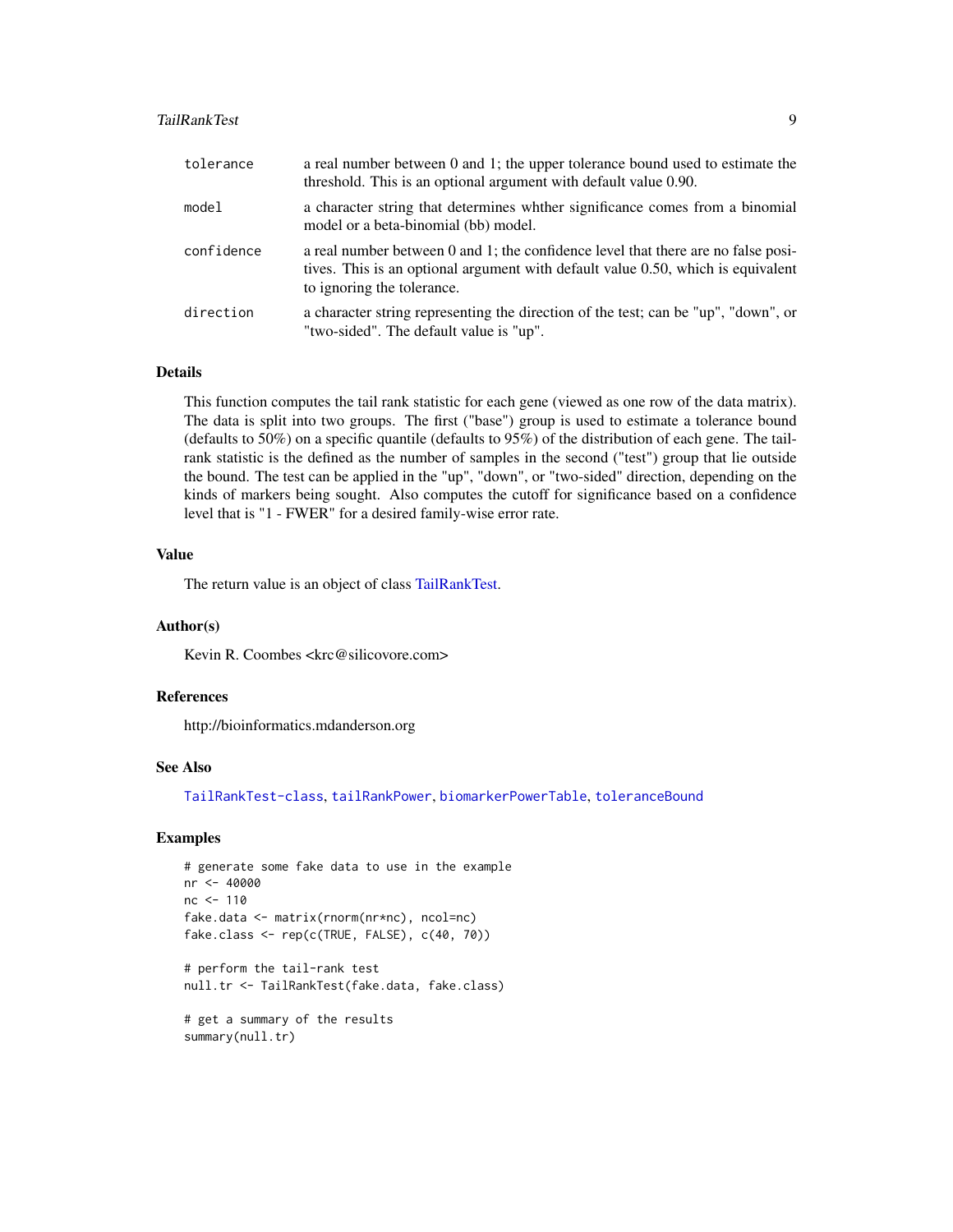```
# plot a histogram of the statistics
hist(null.tr, overlay=TRUE)
# get the actual statistics
stats <- getStatistic(null.tr)
# get a vector that selects the "positive" calls for the test
is.marker <- as.logical(null.tr)
# the following line should evaluate to the number of rows, nr = 40000
sum( is.marker == (stats > null.tr@cutoff) )
```
<span id="page-9-1"></span>TailRankTest-class *The TailRankTest Class*

#### Description

This is the class representation for the results of a tail-rank test to find biomarkers in a microarray data set. It includes methods for summarizing and plotting the results of the test.

#### Creating objects

Although objects can be created, as usual, using new, the only reliable way to create valid objects is to use the [TailRankTest](#page-7-1) function. See the description of that function for details on how the tail-rank test works.

#### Slots

- statistic: a numeric vector containng the tail-rank statistic for each row (gene) in a microarray data set
- direction: a character string representing the direction of the test; can be "up", "down", or "twosided"
- N1: an integer; the numnber of samples in the "base" or "healthy" group
- N2: an integer; the number of samples in the "test" or "cancer" group
- specificity: a real number between 0 and 1; the desired specificity used in the test to estimate a quantile from the "base" group
- tolerance: a real number between 0 and 1; the upper tolerance bound used to estimate the threshold
- confidence: a real number between 0 and 1; the confidence level that there are no false positives
- cutoff: an integer; the maximum expected value of the statistic under the null hypothesis
- model: a character string describing the model (binomial or beta-binomial) used to decide on cutoffs for significance
- tau: a numeric vector or NULL; gene-by-gene upper bounds for significance
- rho: a numeric vector or NULL; gene-by-gene lower bounds for significance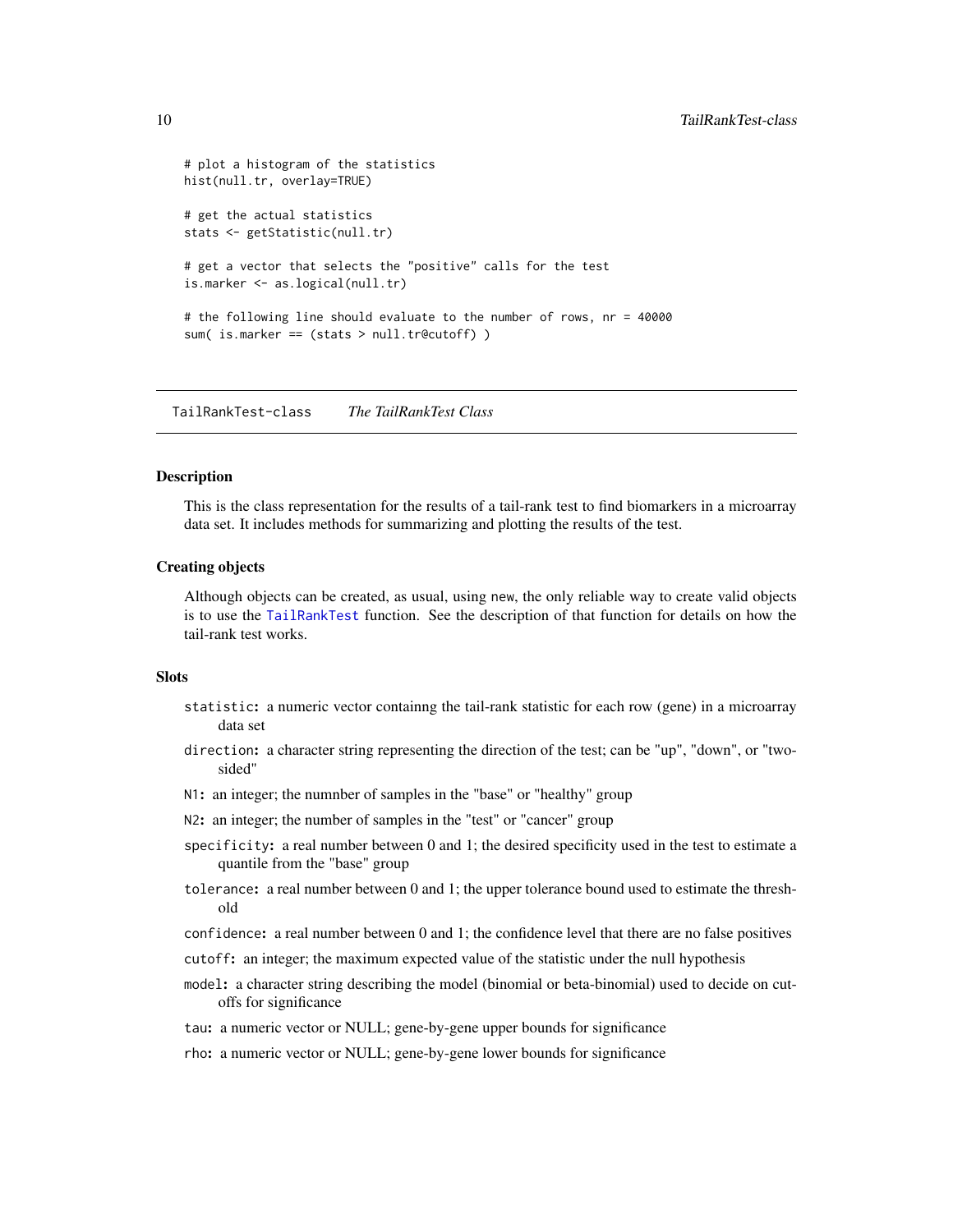## <span id="page-10-0"></span>**Methods**

summary(object, ...) Display a summary of the TailRankTest object

- hist(x, overlay, ...) Plot a histogram of the statistic in the TailRankTest object x. The optional argument overlay is a logical flag. If overlay=TRUE, then the histogram is overlain with a curve representing the null distribution. The default value of overlay is FALSE.
- as.logical(x, ...) Convert the TailRankTest object x into a logical vector, which takes on a TRUE value whenever the tail-rank statistic exceeds the significance cutoff.

getStatistic(object, ...) Obtain the vector of tail-rank statistics contained in object.

#### Author(s)

Kevin R. Coombes <krc@silicovore.com>

#### See Also

[TailRankTest](#page-7-1), [tailRankPower](#page-5-1), [biomarkerPowerTable](#page-2-1), [matrixMean](#page-0-0), [toleranceBound](#page-12-1)

#### Examples

```
# generate some fake data to use in the example
nr <- 40000
nc <- 110
fake.data <- matrix(rnorm(nr*nc), ncol=nc)
fake.class <- rep(c(TRUE, FALSE), c(40, 70))
# perform the tail-rank test
null.tr <- TailRankTest(fake.data, fake.class)
# get a summary of the results
summary(null.tr)
# plot a histogram of the statistics
hist(null.tr, overlay=TRUE)
# get the actual statistics
stats <- getStatistic(null.tr)
# get a vector that selects the "positive" calls for the test
is.marker <- as.logical(null.tr)
# the following line should evaluate to the number of rows, nr = 40000
sum( is.marker == (stats > null.tr@cutoff) )
```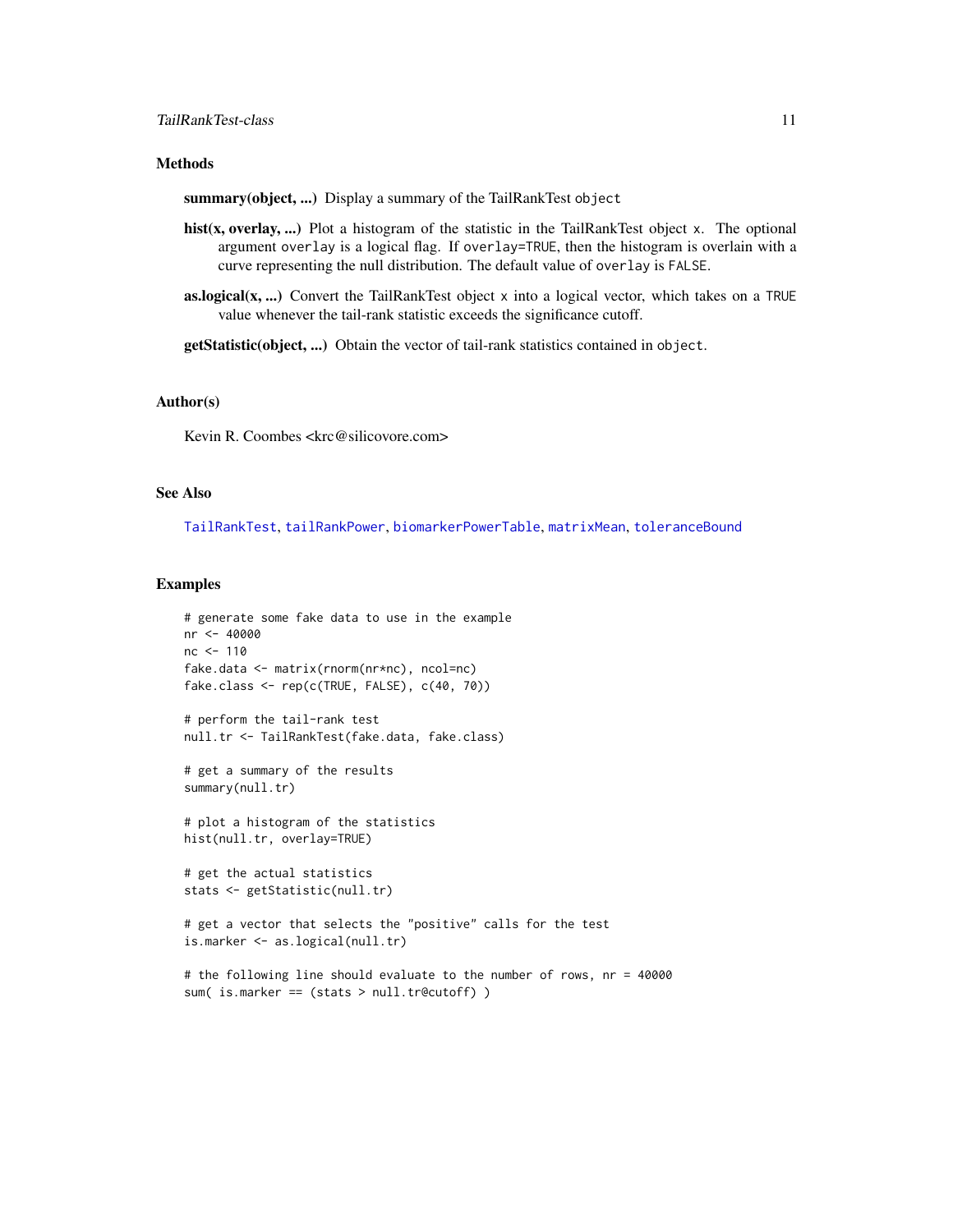<span id="page-11-0"></span>TailRankTest-methods *Methods for TailRankTest objects*

## Description

This file describes the methods for an object of the class [TailRankTest](#page-9-1) class.

#### Usage

```
## S4 method for signature 'TailRankTest'
summary(object, ...)
## S4 method for signature 'TailRankTest'
hist(x, overlay = FALSE,
  xlab = "tail-rank statistic", main = "", ...)
## S4 method for signature 'TailRankTest'
as.logical(x, \ldots)## S4 method for signature 'TailRankTest'
getStatistic(object,...)
```
## Arguments

| X       | A TailRankTest object                        |
|---------|----------------------------------------------|
| object  | A TailRankTest object                        |
| overlay | An optional logical flag; defaults to FALSE. |
| xlab    | A character string                           |
| main    | A character string                           |
|         | Extra graphical parameters                   |

## Value

| as.logical   | Returns a logical vector. TRUE values pick out candidate biomarkers where the<br>tail-rank test statistic exceeds the significance cutoff. |
|--------------|--------------------------------------------------------------------------------------------------------------------------------------------|
| getStatistic | Returns the vector of tail-rank statistics contained in object.                                                                            |
| hist         | Invisibly returns the TailRankTest object.                                                                                                 |
| summary      | Invisibly returns the TailRankTest object.                                                                                                 |

## Author(s)

Kevin R. Coombes <krc@silicovore.com>

#### See Also

[TailRankTest-class](#page-9-1), [TailRankTest](#page-7-1), [tailRankPower](#page-5-1)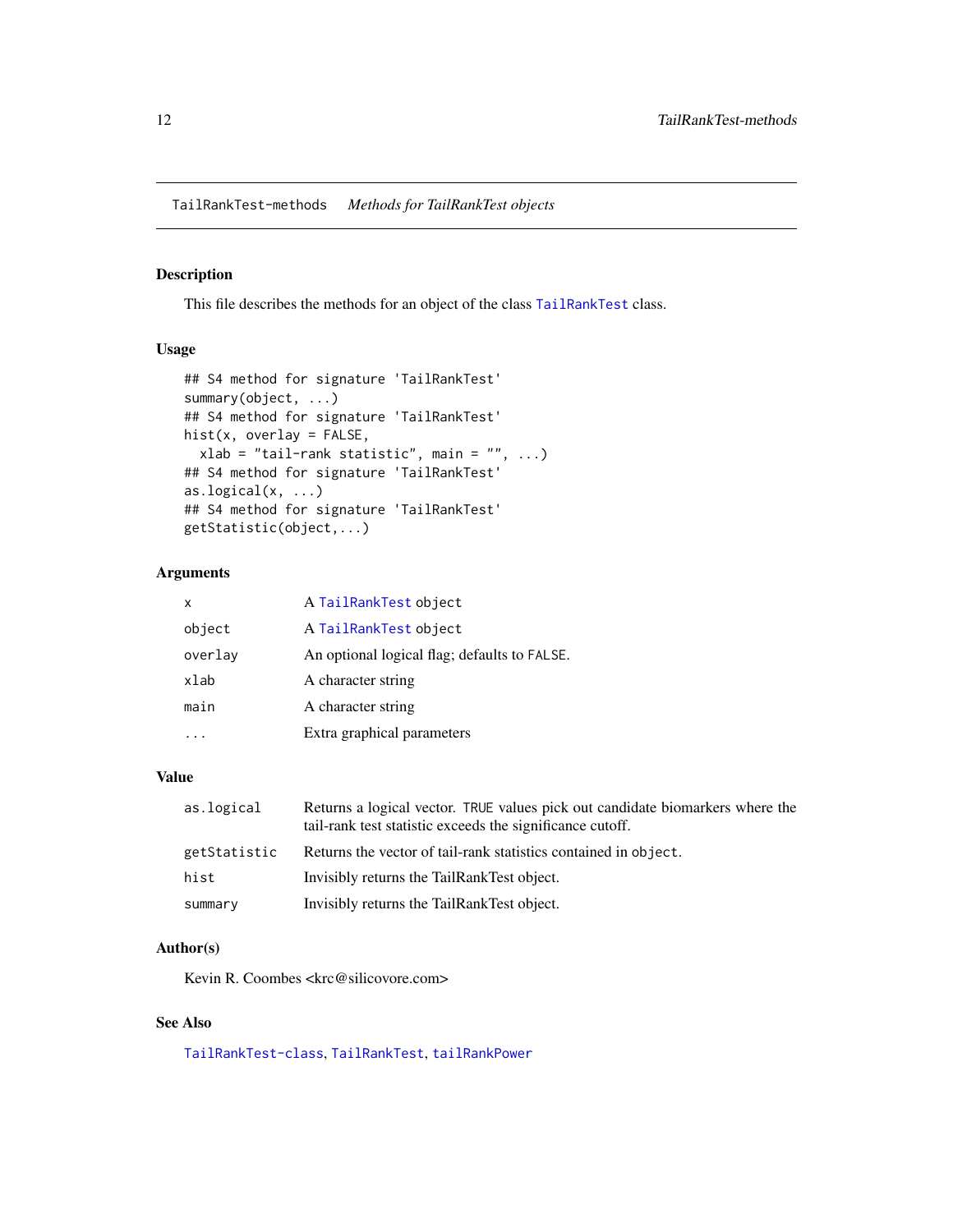## <span id="page-12-0"></span>toleranceBound 13

#### Examples

```
# generate some fake data to use in the example
nr <- 40000
nc <- 110
fake.data <- matrix(rnorm(nr*nc), ncol=nc)
fake.class <- rep(c(TRUE, FALSE), c(40, 70))
# build an object
null.tr <- TailRankTest(fake.data, fake.class)
# summarize the object
summary(null.tr)
# plot a histogram
hist(null.tr)
hist(null.tr, breaks=70, col='blue', overlay=TRUE)
# get a logical vector that can select those markers
# identified by the test
selector <- as.logical(null.tr)
```
<span id="page-12-1"></span>toleranceBound *Upper tolerance bounds on normal quantiles*

## **Description**

The function toleranceBound computes theoretical upper tolerance bounds on the quantiles of the standard normal distribution. These can be used to produce reliable data-driven estimates of the quantiles in any normal distribution.

## Usage

toleranceBound(psi, gamma, N)

#### Arguments

| psi   | A real number between 0 and 1 giving the desired quantile                  |
|-------|----------------------------------------------------------------------------|
| gamma | A real number between 0 and 1 giving the desired tolerance bound           |
| N     | An integer giving the number of observations used to estimate the quantile |

#### Details

Suppose that we collect N observations from a normal distribution with unknown mean and variance, and wish to estimate the 95th percentile of the distribution. A simple point estimate is given by  $\tau = \overline{X} + 1.68s$ . However, only the mean of the distribution is less than this value 95% of the time. When  $N = 40$ , for example, almost half of the time (43.5%), fewer than 95% of the observed values will be less than  $\tau$ . This problem is addressed by constructing a statistical tolerance interval (more precisely, a one-sided tolerance bound) that contains a given fraction,  $\psi$ , of the population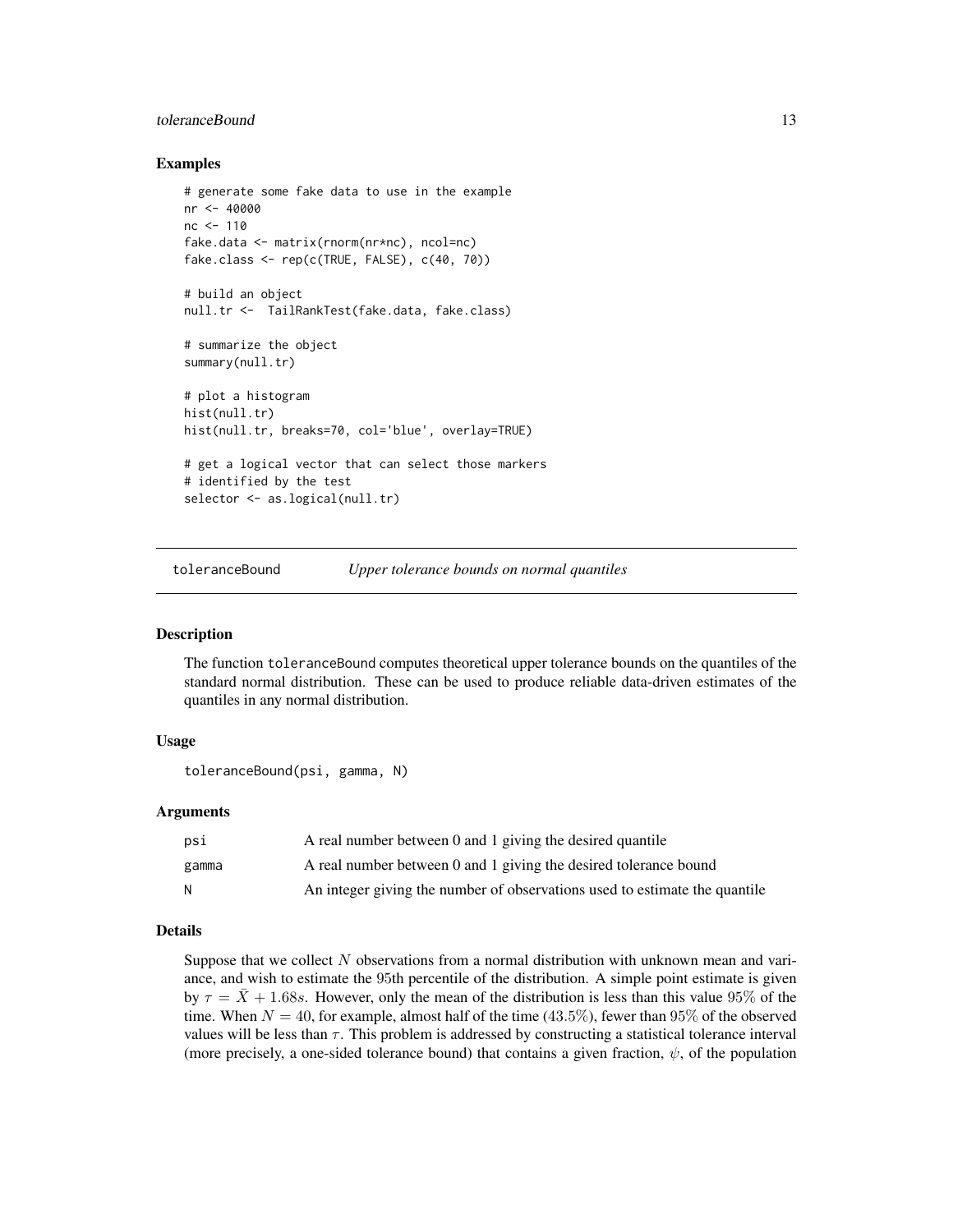with a given confidence level,  $\gamma$  [Hahn and Meeker, 1991]. With enough samples, one can obtain distribution-free tolerance bounds [op.\ cit., Chapter 5]. For instance, one can use bootstrap or jackknife methods to estimate these bounds empirically.

Here, however, we assume that the measurements are normally distributed. We let  $\bar{X}$  denote the sample mean and let s denote the sample standard deviation. The upper tolerance bound that,  $100\gamma\%$  of the time, exceeds  $100\psi\%$  of G values from a normal distribution is approximated by  $X_U = \overline{X} + k_{\gamma,\psi} s$ , where

$$
k_{\gamma,\psi} = \frac{z_{\psi} + \sqrt{z_{\psi}^2 - ab}}{a},
$$

$$
a = 1 - \frac{z_{1-\gamma}^2}{2N - 2},
$$

$$
b = z_{\psi}^2 - \frac{z_{1-\gamma}^2}{N},
$$

and, for any  $\pi$ ,  $z_{\pi}$  is the critical value of the normal distribution that is exceeded with probability  $\pi$ [Natrella, 1963].

#### Value

Returns the value of  $k_{\gamma,\psi}$  with the property that the  $\psi$ th quantile will be less than the estimate  $X_U = \overline{X} + k_{\gamma,\psi} s$  (based on N data points) at least 100 $\gamma\%$  of the time.

#### Note

Lower tolerance bounds on quantiles with psi less than one-half can be obtained as  $X_U = \overline{X}$  −  $k_{\gamma,1-\psi}s,$ 

#### Author(s)

Kevin R. Coombes <krc@silicovore.com>

## References

Natrella, M.G. (1963) *Experimental Statistics*. NBS Handbook 91, National Bureau of Standards, Washington DC.

Hahn, G.J. and Meeker, W.Q. (1991) *Statistical Intervals: A Guide for Practitioners*. John Wiley and Sons, Inc., New York.

#### Examples

```
N < -50x \le - rnorm(N)tolerance <- 0.90
quant <-0.95tolerance.factor <- toleranceBound(quant, tolerance, N)
# upper 90% tolerance bound for 95th percentile
tau \leq mean(x) + sd(x)*tolerance.factor
```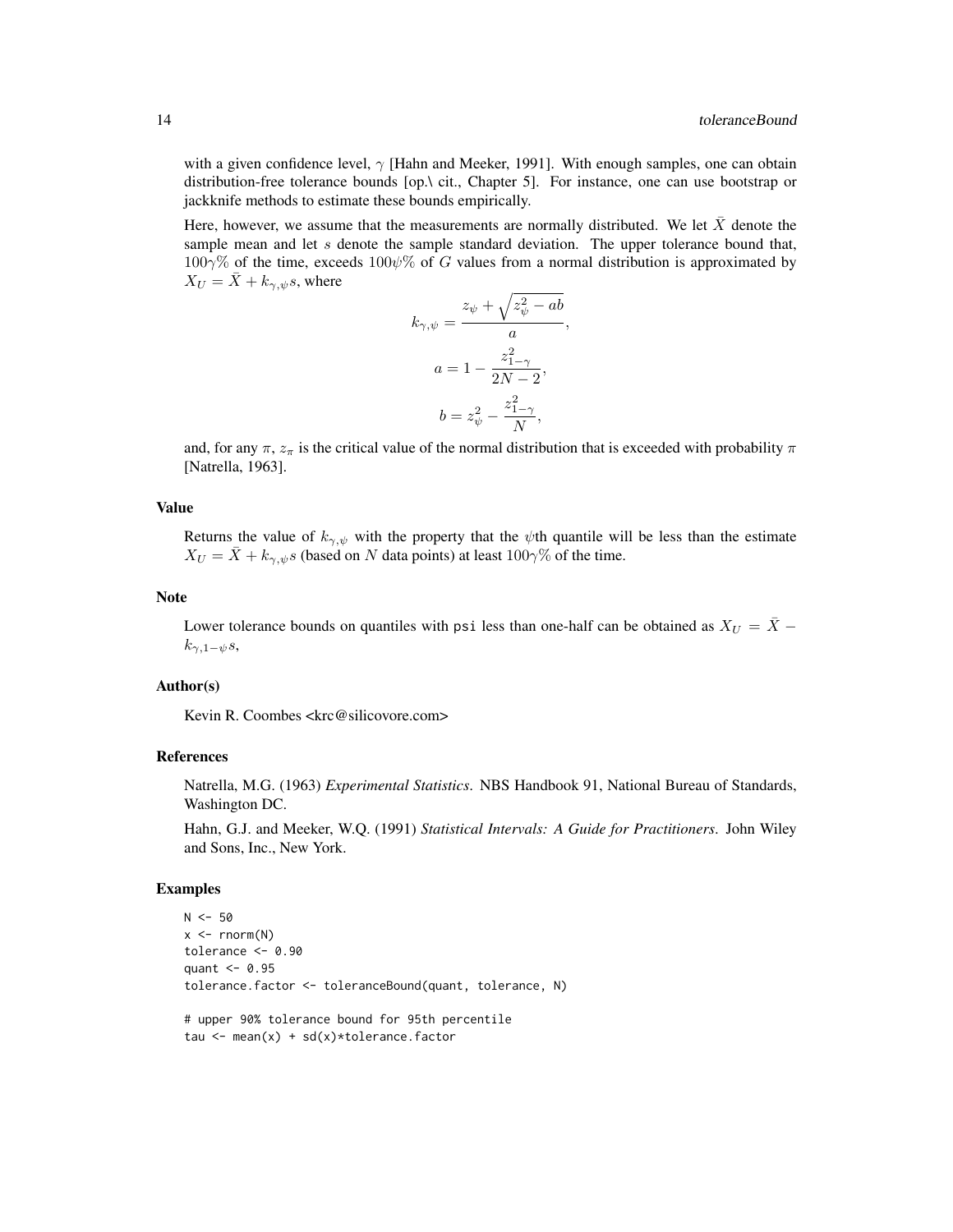## toleranceBound 15

# lower 90% tolerance bound for 5th percentile rho  $\leq$  mean(x) - sd(x)\*tolerance.factor

# behavior of the tolerance bound as N increases nn <- 10:100 plot(nn, toleranceBound(quant, tolerance, nn))

# behavior of the bound as the tolerance varies xx <- seq(0.5, 0.99, by=0.01) plot(xx, toleranceBound(quant, xx, N))